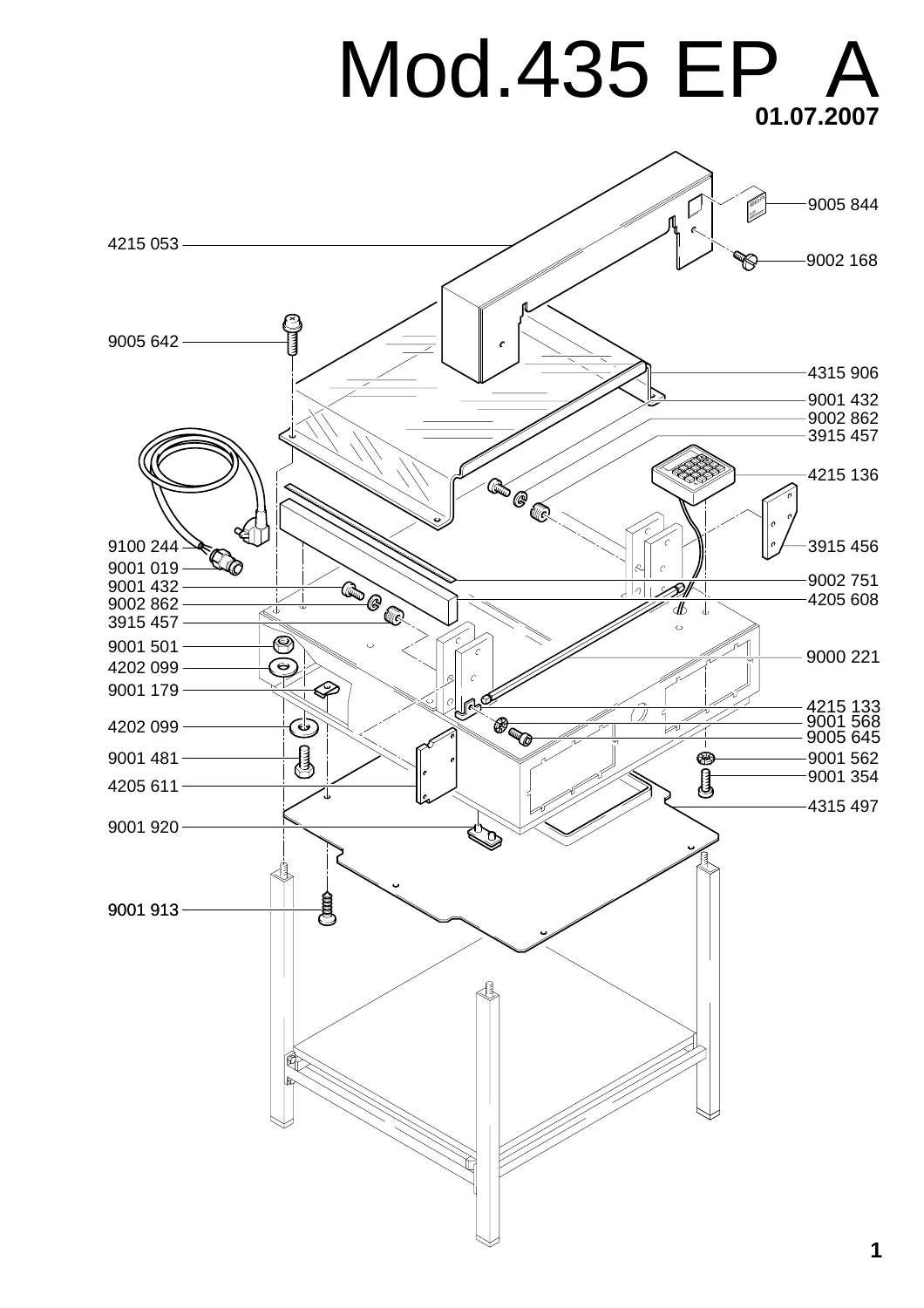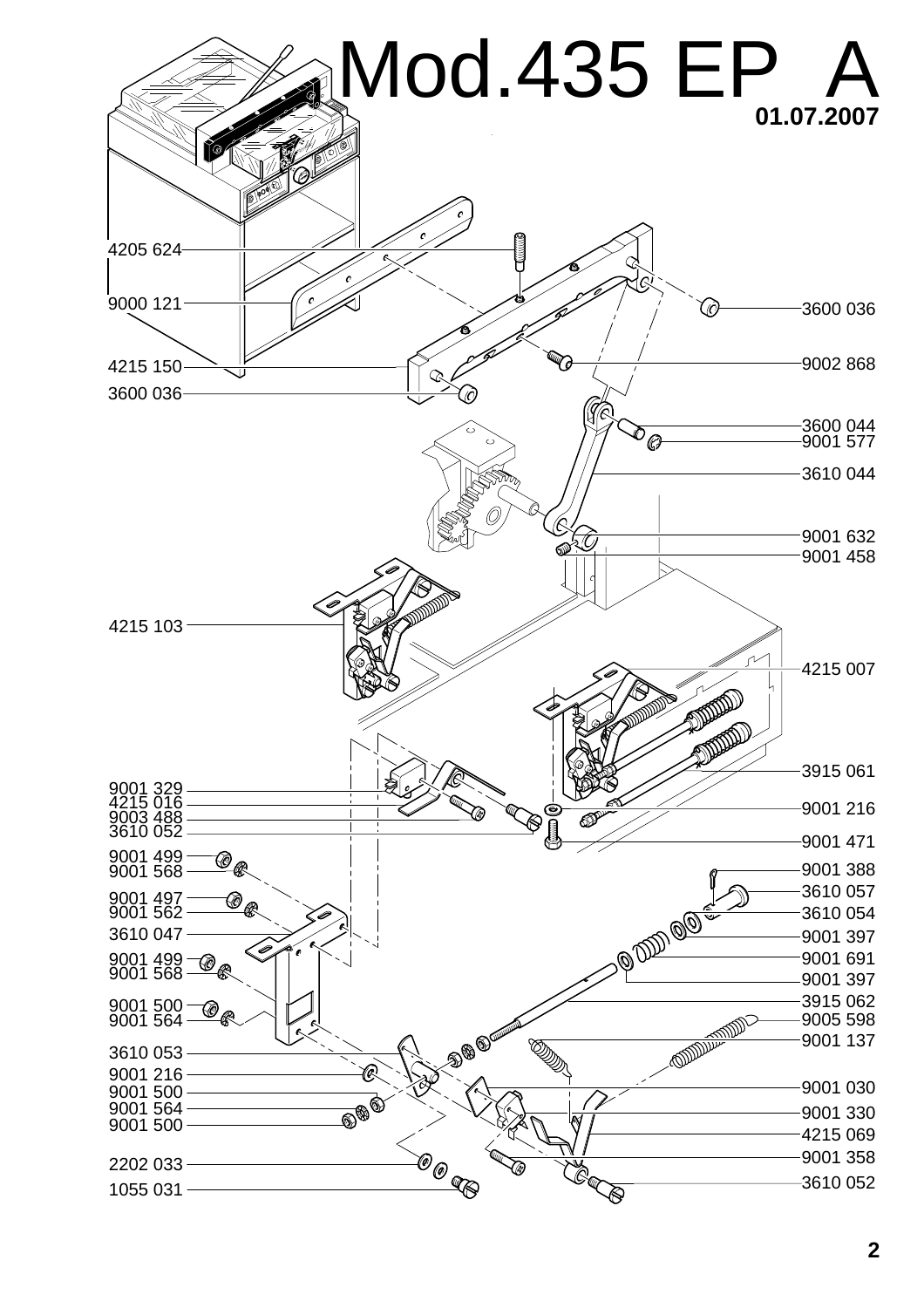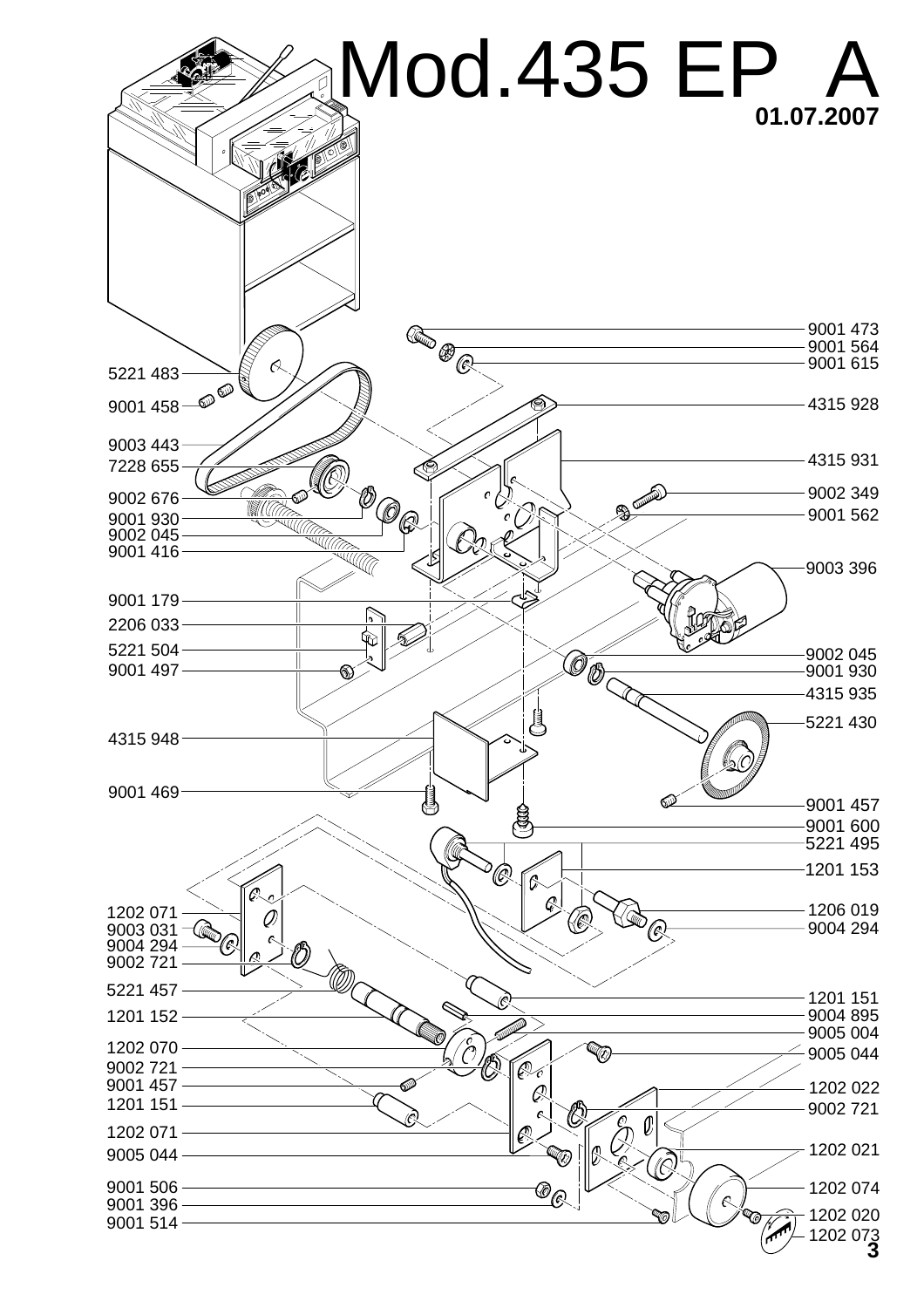![](_page_3_Figure_0.jpeg)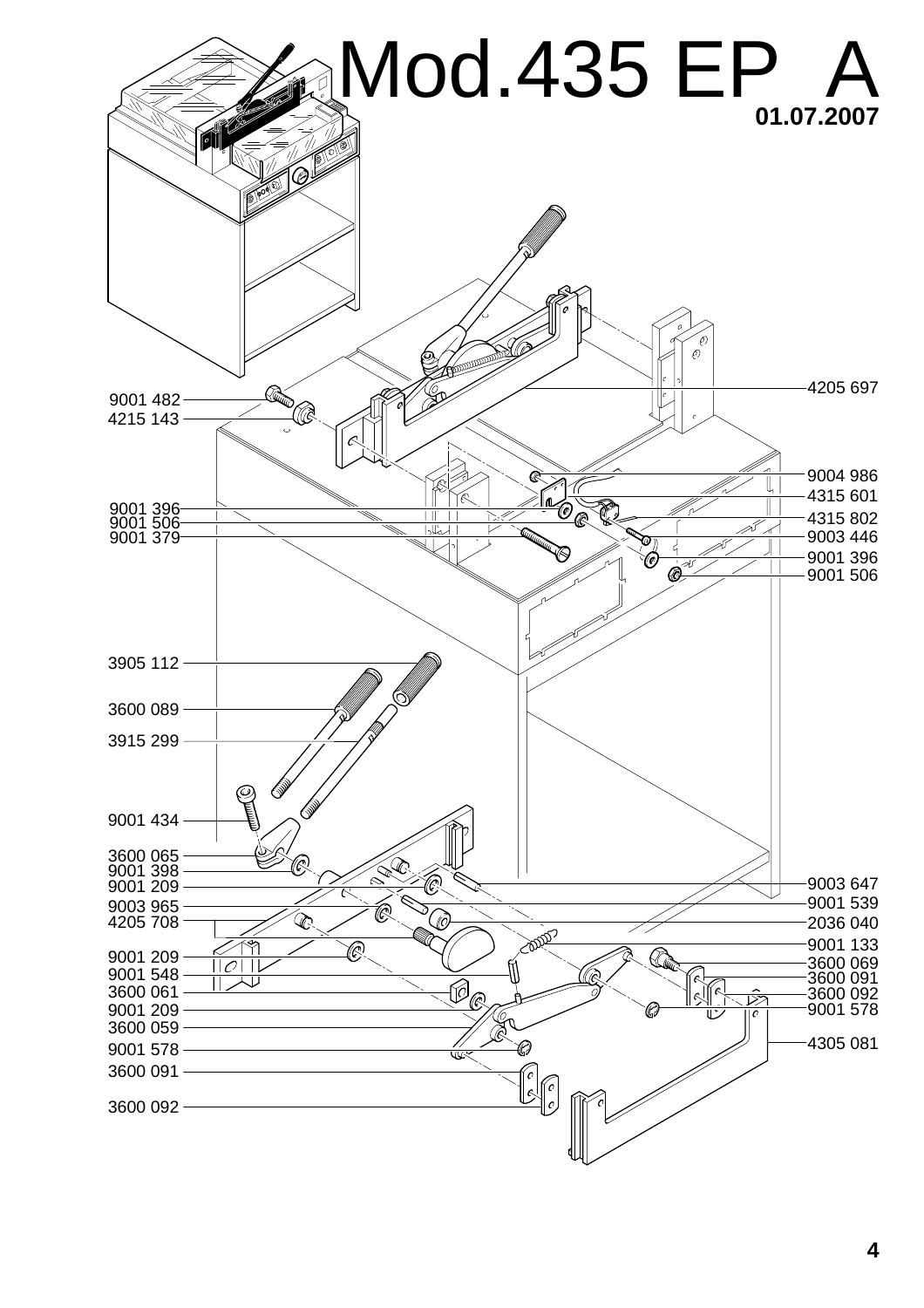![](_page_4_Figure_0.jpeg)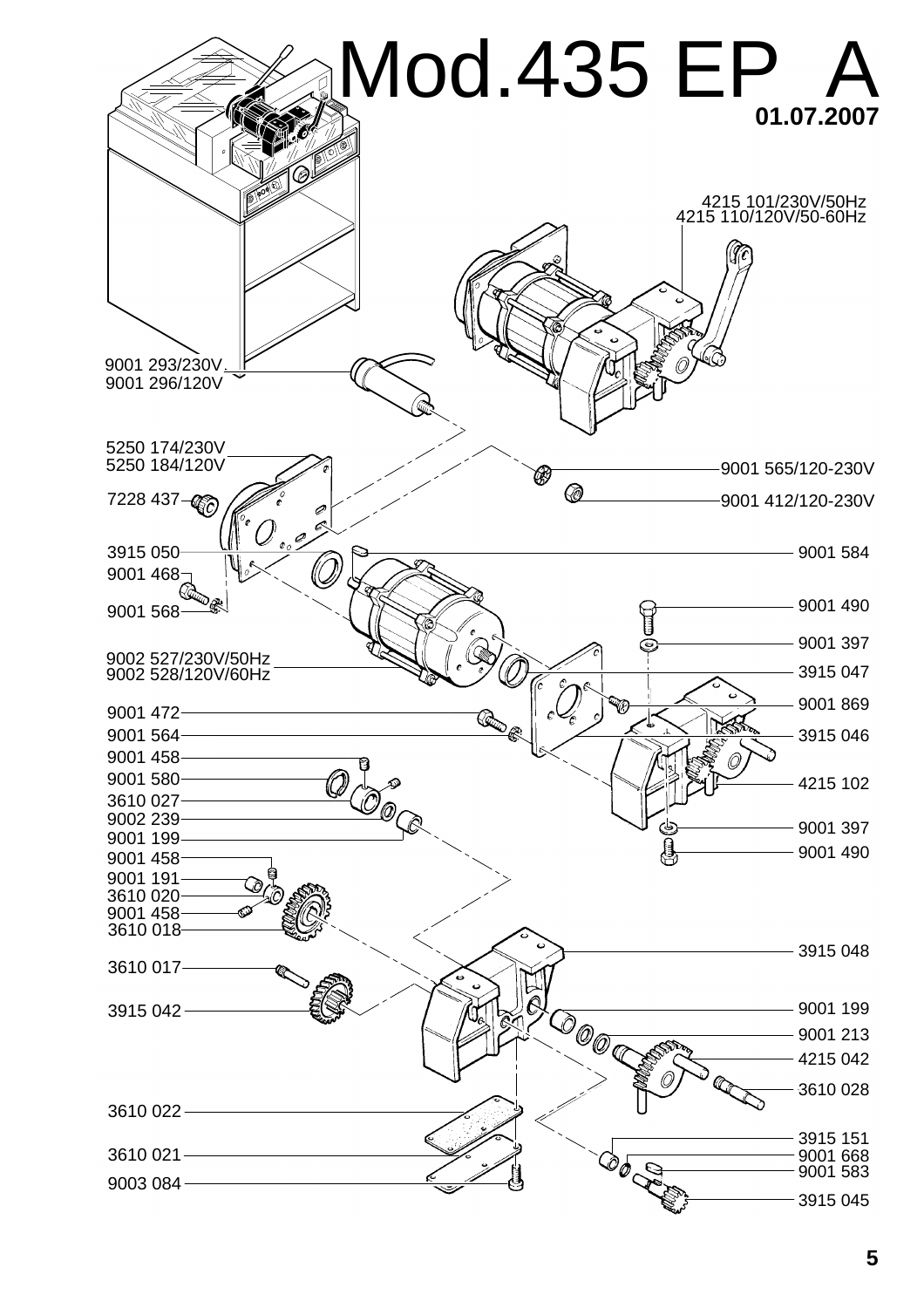![](_page_5_Figure_0.jpeg)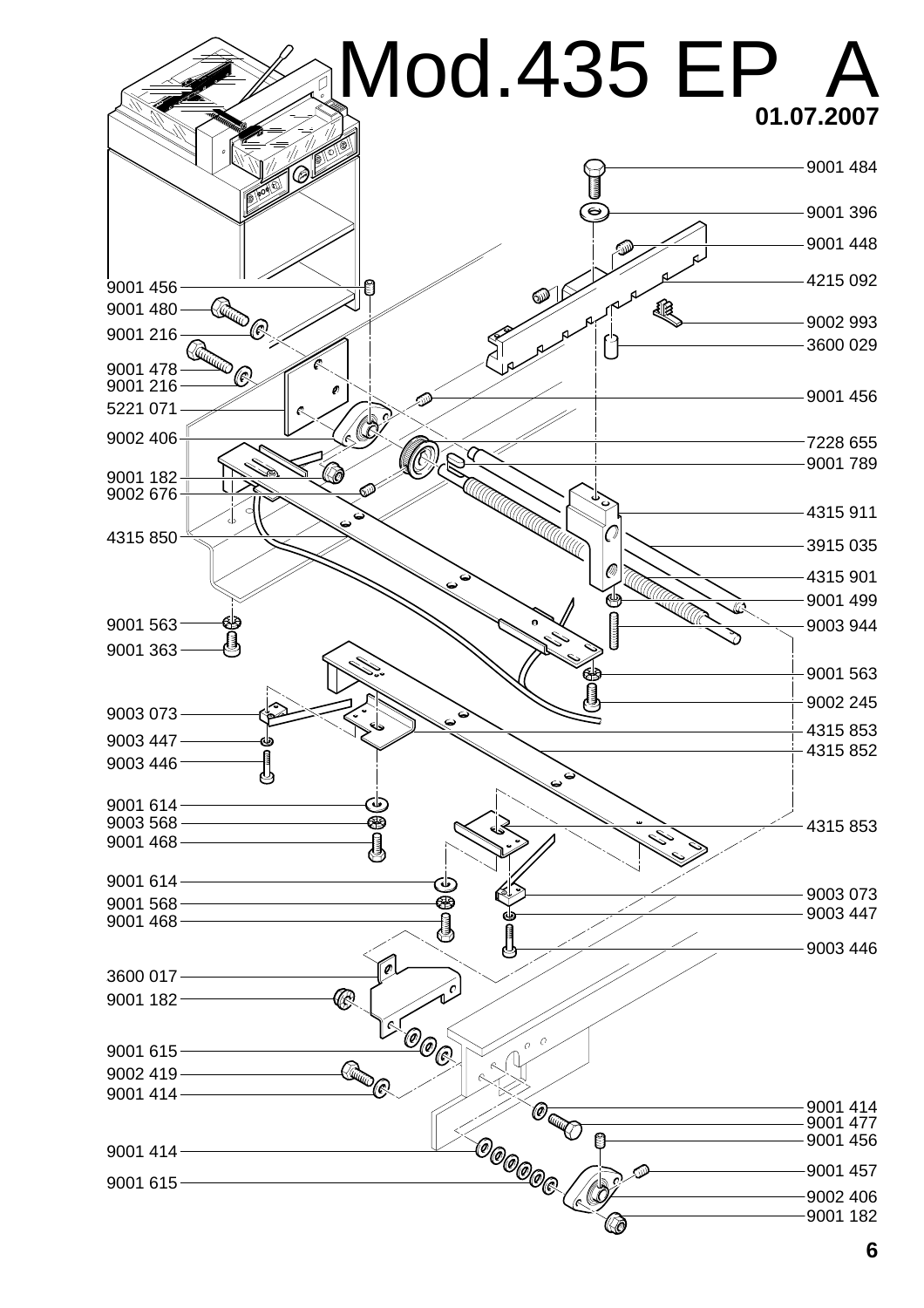![](_page_6_Figure_0.jpeg)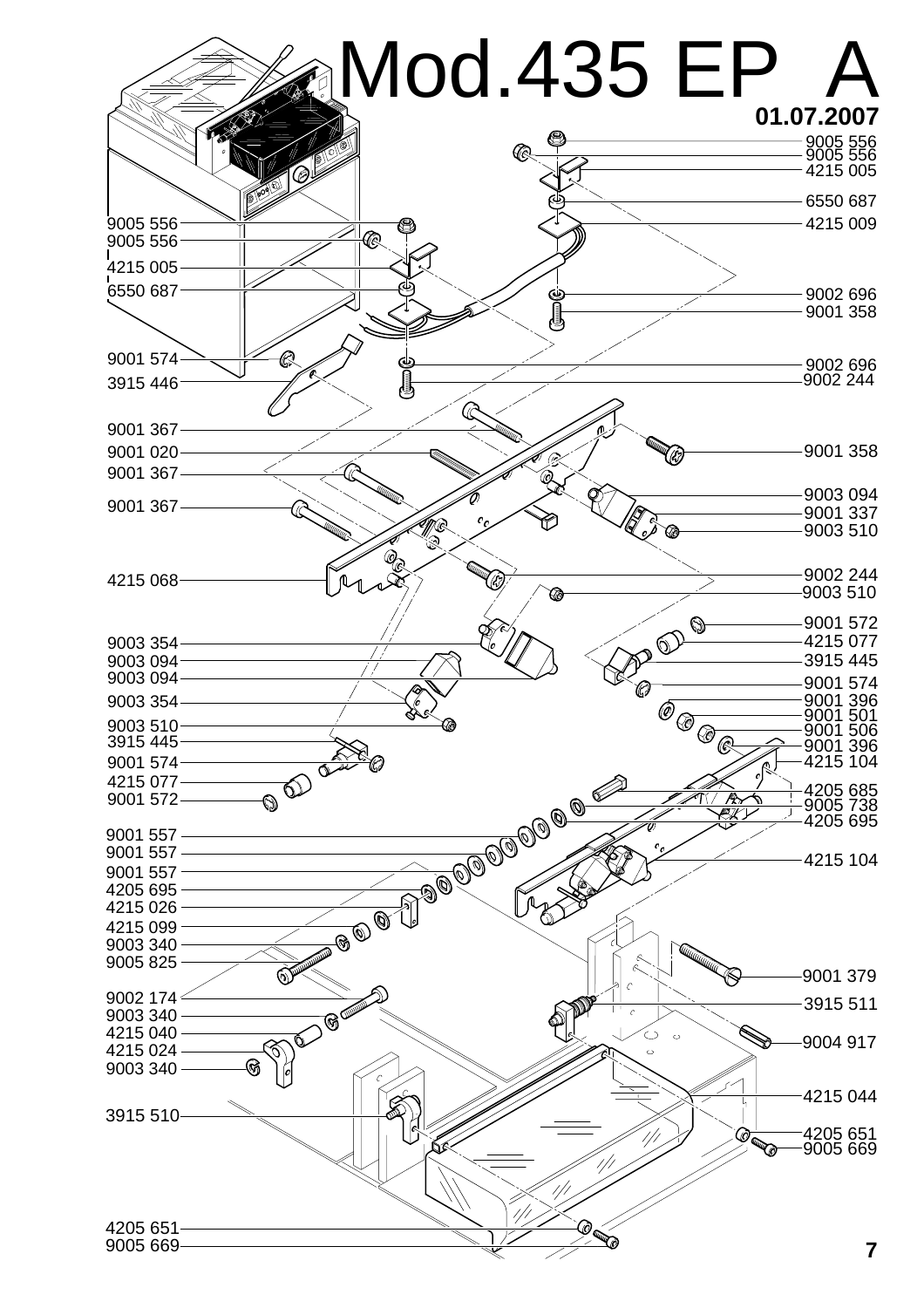![](_page_7_Figure_0.jpeg)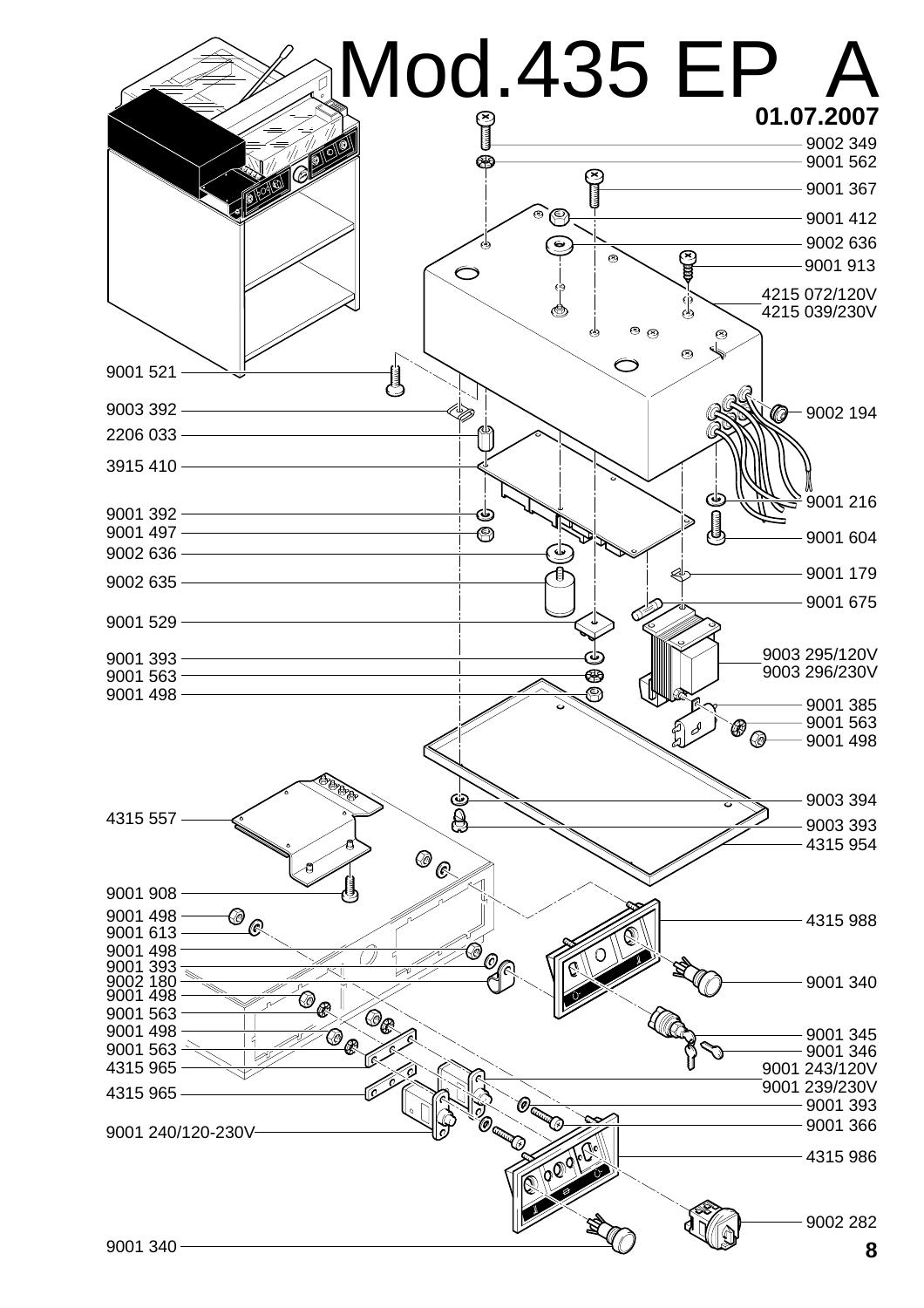![](_page_8_Figure_0.jpeg)

**9**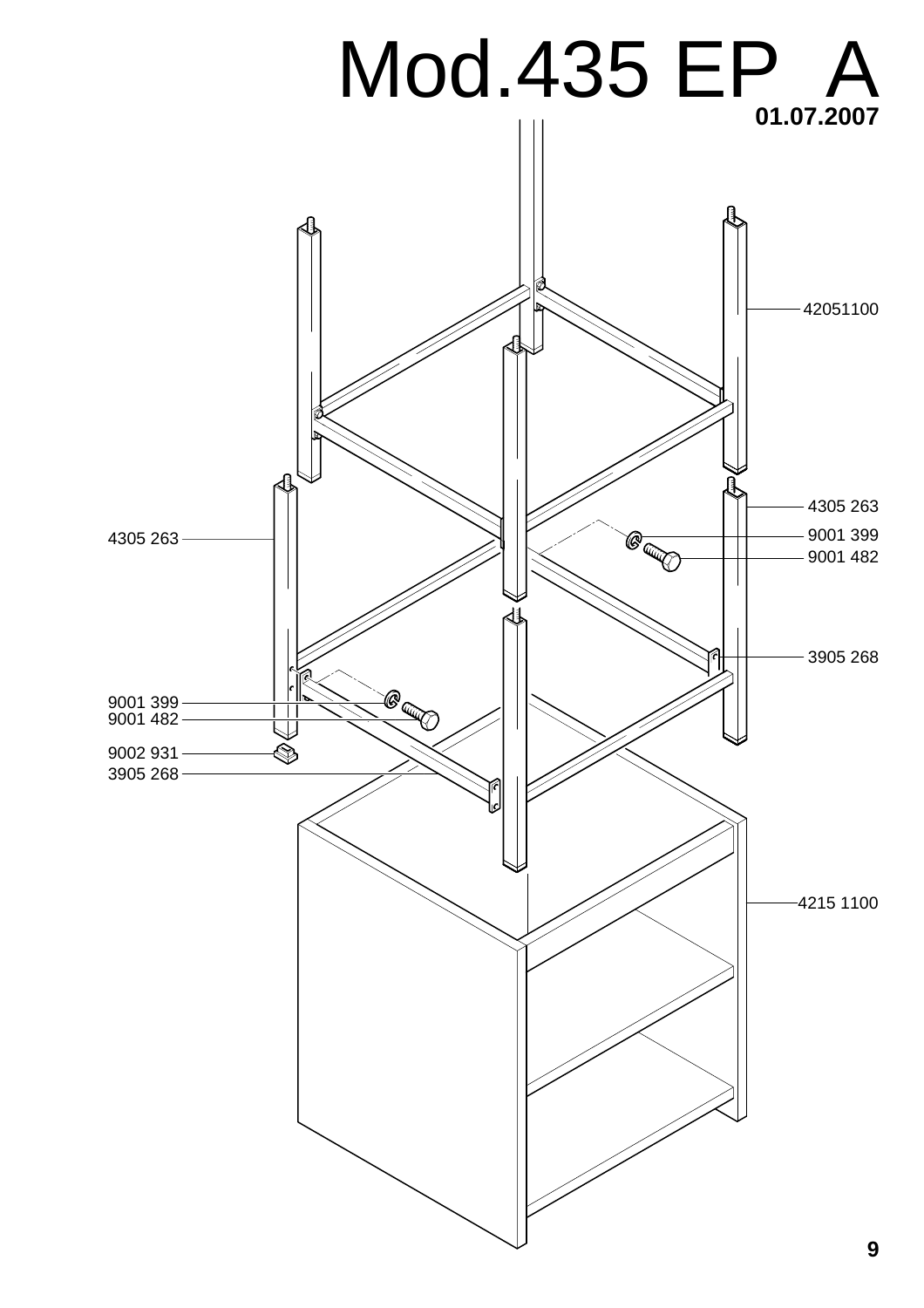![](_page_9_Figure_0.jpeg)

![](_page_9_Figure_1.jpeg)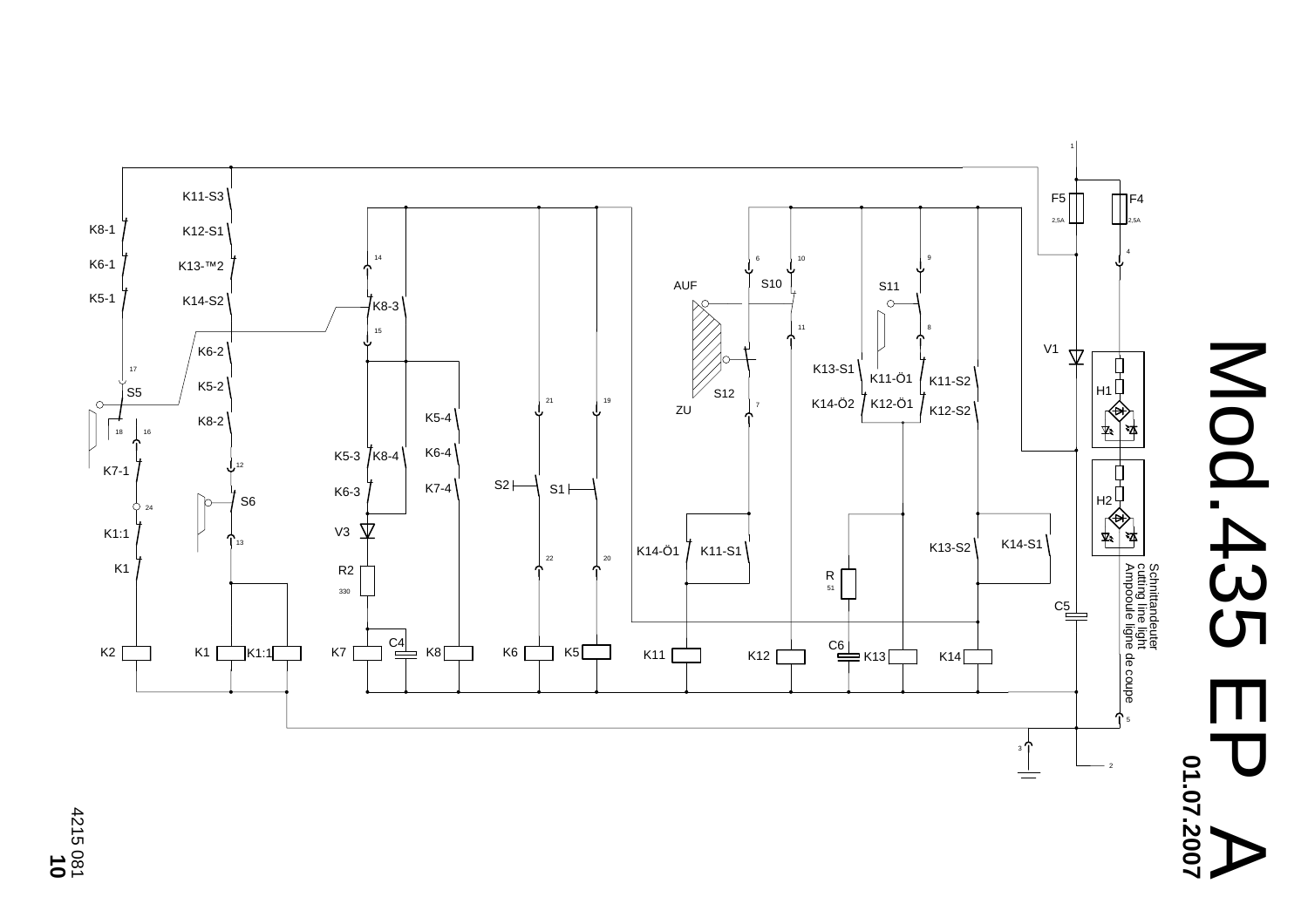![](_page_10_Figure_0.jpeg)

# Mod.435 EP A Mod.435 01.07.2007 **01.07.2007**

**11** 4215 085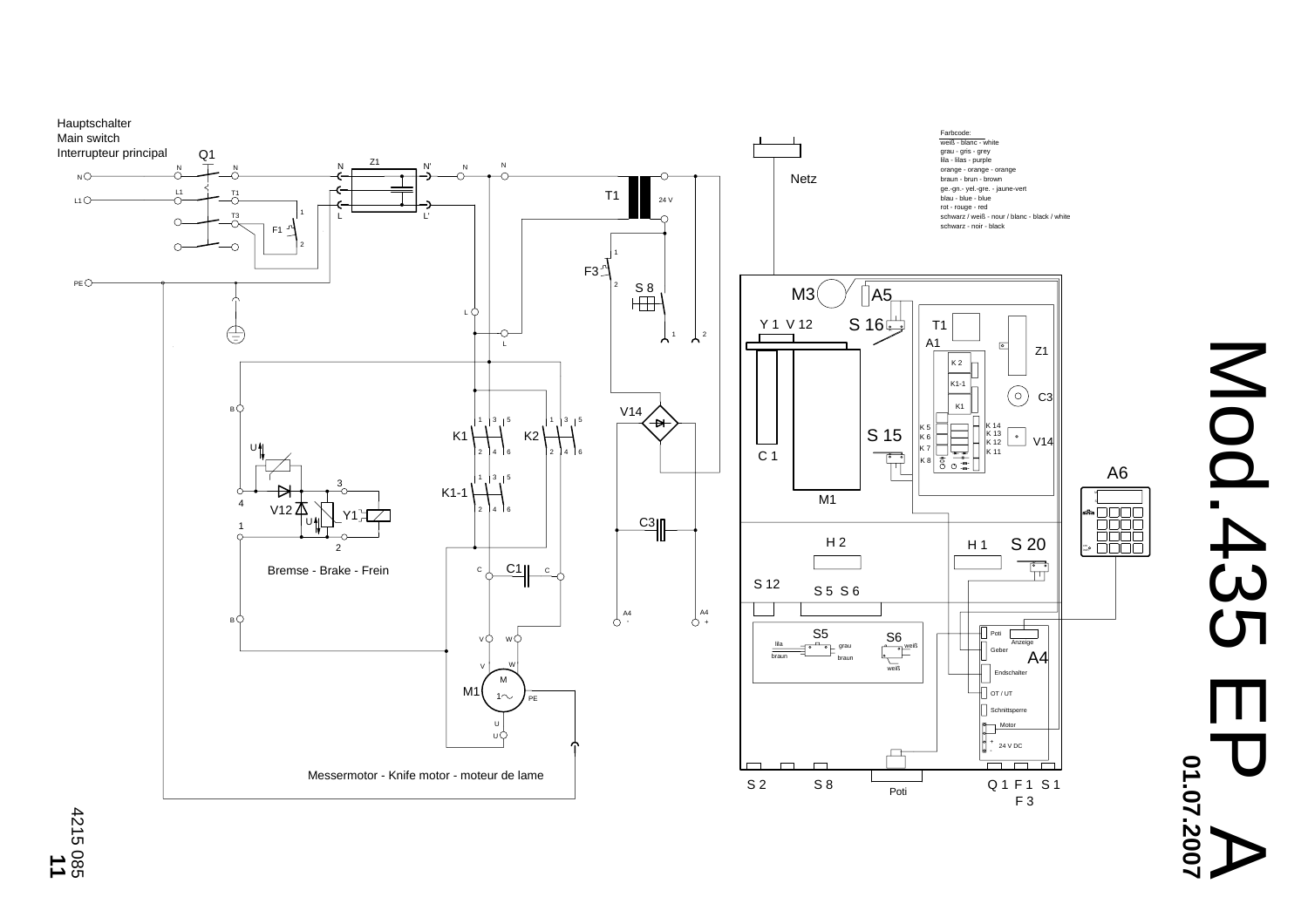|                     | <b>Code Deutsch</b>                                 | English                 | Francais                                      | Holländisch              | Italiano                                                       | Espanol               |
|---------------------|-----------------------------------------------------|-------------------------|-----------------------------------------------|--------------------------|----------------------------------------------------------------|-----------------------|
| A1                  | <b>Platine Steuerung</b>                            | PCB - control           | Platine de commande                           | Stuurprint               | Scheda controllo                                               | Placa de control      |
| A4                  | Platine Rückanschlag                                | PCB-backgauge           | Platine butée arriére                         | Zadelmotorsturing        | Scheda di battuta posteriore                                   | Placa escuadra tras   |
| A <sub>5</sub>      | <b>Platine Geber</b>                                | PCB-counter             | Platine compteur<br>d'impulsions              | Print teller             | Scheda contatore                                               | Placa del contactor   |
| A <sub>6</sub>      | Platine Tastatur, Anzeige                           | PCB keyboard, display   | Pupitre de commande EC                        | Print display EC         | Scheda display EC                                              | Placa de display EC   |
| C <sub>1</sub>      | Kondensator                                         | Capacitor               | Condensateur                                  | Condensator              | Condensatore                                                   | Condensador           |
| C <sub>3</sub>      | Kondensator                                         | Capacitor               | Condensateur                                  | Condensator              | Condensatore                                                   | Condensador           |
| F <sub>1</sub>      | Überlastschutz Messer                               | Knife overload          | Disjoncteur lame                              | Overbel.schakelaar mesm. | Interruttore sovraccarico lama                                 | Disyuntor estribo cu  |
| F <sub>3</sub>      | Überlastschutz Rückans.                             | Backgauge overload      | Disjoncteur butée arriére                     |                          | O. schakelaar achteraanleg Interr. sovr. di buttata posteriore | Disyuntor escuadra    |
| F4                  | Sicherung                                           | Fuse                    | Fusible                                       | Zekering                 | Fusibile                                                       | Fusible               |
| F <sub>5</sub>      | Sicherung                                           | Fuse                    | Fusible                                       | Zekering                 | Fusibile                                                       | Fusible               |
| H <sub>1</sub>      | Schnittandeuter                                     | Cutting line light      | Ampoule ligne de coupe                        | Snijlijnverlichting      | Indicatore taglio                                              | Luz línea de corte    |
| H <sub>2</sub>      | Schnittandeuter                                     | Cutting line light      | Ampoule ligne de coupe                        | Snijlijnverlichting      | Indicatore taglio                                              | Luz línea de corte    |
| H3                  | Kontroll-Leuchte                                    | Pilot light             | Ampoule vernier                               | Schaal-verlichting       | Spia di controllo                                              | Luz piloto            |
| K1/1                | Schütz Messer ab                                    | Knife-down contactor    | Contacteur descente de lame Relais mes omlaag |                          | Interr. autom. discesa lama                                    | Contactor bajada cu   |
| K <sub>1</sub>      | Schütz Messer ab                                    | Knife-down contactor    | Contacteur desconte de lame Relais mes omlaag |                          | Interr. autom. discesa lama                                    | Contactor bajada cu   |
| K <sub>2</sub>      | Schütz Messer auf                                   | Knife-up contactor      | Contacteur remontée de lame Relais mes omhoog |                          | Interr. autom. risalita lama                                   | Contactor subida cu   |
| K <sub>5</sub>      | <b>Relais Taster links</b>                          | Relay push button left  | Relais touche gauche                          | Relais drukknop links    | Relais pulsante sinistro                                       | Relé botón izquierd   |
| K <sub>6</sub>      | <b>Relais Taster rechts</b>                         | Relay push button right | Relais touche droite                          | Relais drukknop rechts   | Relais pulsante destro                                         | Relé botón derecho    |
| K7                  | Relais Verzögerung                                  | Time-delay relay        | Relais retard                                 | Vertragingsrelais        | Relais di ritardo                                              | Relé de atraso        |
| K <sub>8</sub>      | Relais Schnittwiederholung Relay Cutting repetition |                         | Relais répétition de coupe                    | Relais snijgangherhaling | Relais ripetizione taglio                                      | Relé repitición corte |
| M <sub>1</sub><br>ᅩ | Antriebsmotor Messer                                | Cutting motor           | Moteur lame                                   | Snijmotor                | Motore lama                                                    | Motor de cort         |
|                     |                                                     |                         |                                               |                          |                                                                |                       |

**12**

### **Index 435 EP - 1 -**

Zadelmotorsturing **Packa Example Scheda di battuta posteriore** Placa escuadra trasera Scheda contatore Placa del contactorPrint display EC **beyon Scheda display EC** Placa de display EC Overbel.schakelaar mesm. Interruttore sovraccarico lama Disyuntor estribo cuchilla O. schakelaar achteraanleg Interr. sovr. di buttata posteriore Disyuntor escuadra trasera Snijlijnverlichting **Indicatore taglio** Schaal-verlichting Spia di controllo Luz piloto Relais mes omlaag interr. autom. discesa lama Contactor bajada cuchilla Relais mes omlaag interr. autom. discesa lama Contactor bajada cuchilla Relais mes omhoog litterr. autom. risalita lama Contactor subida cuchilla Relais drukknop links Relais pulsante sinistro Relais drukknop rechts Relais pulsante destro

Luz línea de corte Luz línea de corte é botó Relé botón derecho

Mod.435 EP A **Mod.43 01.07.2007** 01.07.200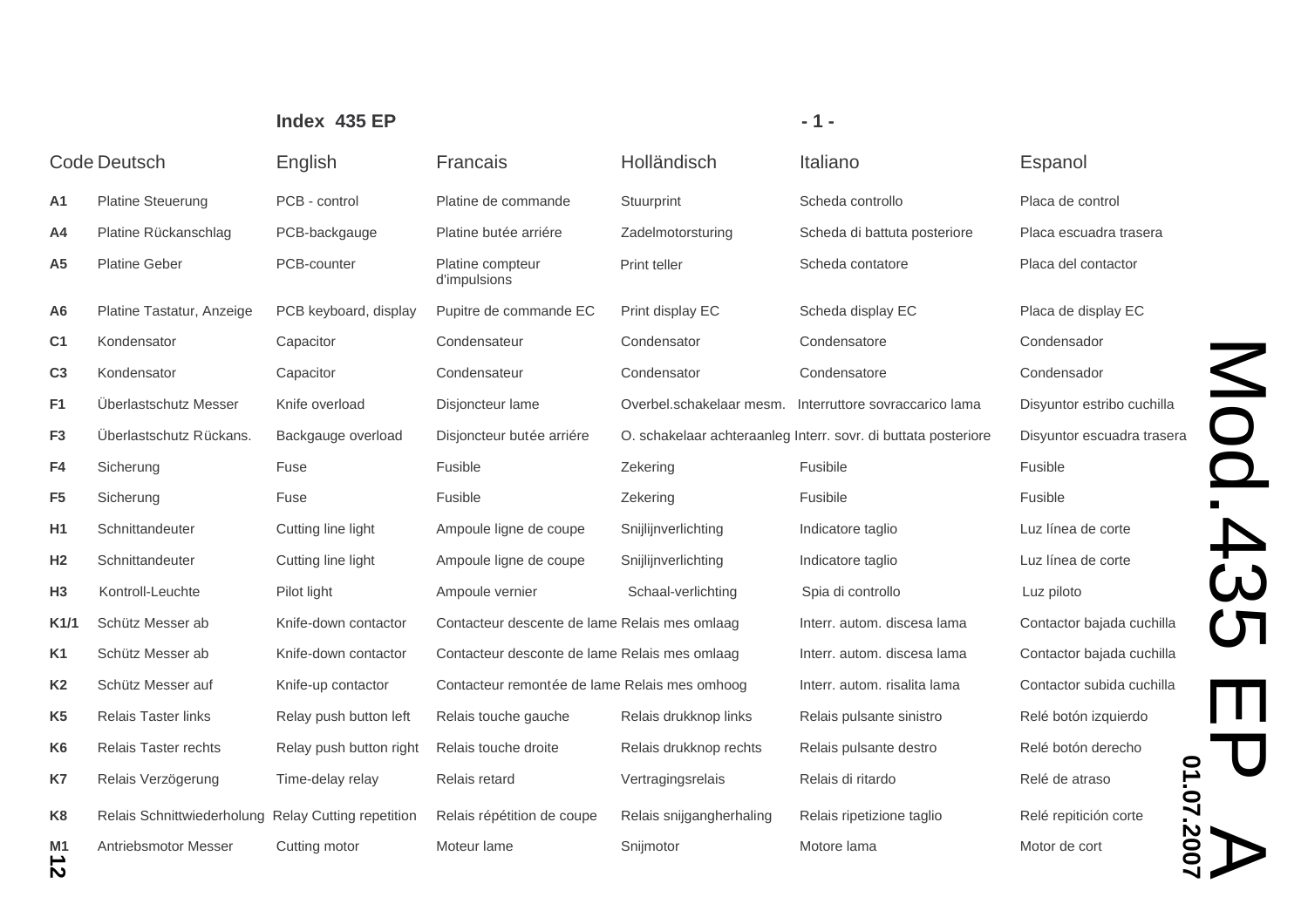|                     |                             | Index 435 EP                                                             |                                       |                                                    | $-2-$                                                             |                                        |
|---------------------|-----------------------------|--------------------------------------------------------------------------|---------------------------------------|----------------------------------------------------|-------------------------------------------------------------------|----------------------------------------|
| <b>Code Deutsch</b> |                             | English                                                                  | Francais                              | Holländisch                                        | Italiano                                                          | Espanol                                |
| M <sub>3</sub>      | Motor Rückanschlag          | Backgauge motor                                                          | Moteur butée arriére                  | Motor achteraanleg                                 | Motore di battuta posteriore                                      | Motor escuadra trasera                 |
| Q1                  | Hauptschalter               | Main switch                                                              | Interrupteur principal                | Hoofdschakelaar                                    | Interruttore principale                                           | Interruptor principal                  |
| R <sub>2</sub>      | Widerstand                  | Resistor                                                                 | Résistance                            | Weerstand                                          | Resistenza                                                        | Resistencia                            |
| S <sub>1</sub>      | <b>Taster Messer</b>        | Push button knife                                                        | Touche de commande<br>lame            | Drukknop mes                                       | Pulsante lama                                                     | Botón de la cuchilla                   |
| S <sub>2</sub>      | <b>Taster Messer</b>        | Push button knife                                                        | Touche de commande<br>lame            | Drukknop mes                                       | Pulsante lama                                                     | Botón de la cuchilla                   |
| S <sub>5</sub>      | OT-Stopschalter Messer      | Switch knife top                                                         | Arrét lame haut                       | Schakelaar mes boven                               | Fermo lama alto                                                   | Interruptor subida cuchilla            |
| S <sub>6</sub>      | UT-Stopschalter Messer      | Switch knife bottom                                                      | Arrét lame bas                        | Schakelaar mes beneden                             | Fermo lama basso                                                  | Interruptor bajada cuchilla            |
| S <sub>8</sub>      | <b>Schaltschloß</b>         | Key switch                                                               | Contacteur á clé                      | Sleutelschakelaar                                  | Interruttore a chiave                                             | Llave interruptor                      |
| <b>S12</b>          | Sicherheitsschalter Klappe  | Switch safety flap                                                       | Micro-contact volet<br>de sécurité    | Veiligheidsschakelaar kap                          | Interr. coperchio sicurezza                                       | Interruptor tapa de seguridad          |
| <b>S15</b>          | Rückanschlag vorne/Stop     | Switchg backgauge<br>Fin de course avant<br>forward/stop<br>butée ariére |                                       | Schakelaar schakelpunt voor Interruttore anteriore |                                                                   | Interruptor marca frontal              |
| <b>S16</b>          | Rückanschlag rück/Stop      | Switch backgauge<br>backward/stop                                        | Fin de course arriére<br>butée ariére | Schakelaar schakelpunt<br>achter                   | Interruttore posteriore                                           | Interruptor marca trasera              |
| T <sub>1</sub>      | Transformator               | Transformer                                                              | Transformateur                        | Transformator                                      | Transformatore                                                    | Transformador                          |
| V <sub>1</sub>      | Diode                       | Diode                                                                    | Diode                                 | Diode                                              | Diodo                                                             | Diode                                  |
| V <sub>3</sub>      | Diode                       | Diode                                                                    | Diode                                 | Diode                                              | Diodo                                                             | Diode                                  |
| V <sub>12</sub>     | <b>Gleichrichter Bremse</b> | Rectifier                                                                | Redresseur frein                      | Gelijkrichter rem                                  | Raddrizzatore freno                                               | Rectificador                           |
| V <sub>14</sub>     | Gleichrichter Rückanschl.   | Rectifier backgauge                                                      | Redresseur butée arriere              | Gelijkrichter achteraanleg                         | Reddrizzatore di battuta posteriore Rectificador escuadra trasera |                                        |
| <b>Y1</b>           | <b>Bremse Messermotor</b>   | Brake, knife motor                                                       | Frein moteur de lame                  | Rem snijmotor                                      | Freno motore lama                                                 | $\overline{a}$<br>Freno motor cuchilla |
| Z <sub>1</sub>      | <b>Drossel</b>              | Throttle                                                                 | Self                                  | Ontstoorspoel                                      | Valvola di regolazione                                            | 07.2007<br>Válvula reguladora          |
| ω                   |                             |                                                                          |                                       |                                                    |                                                                   |                                        |

## **13**